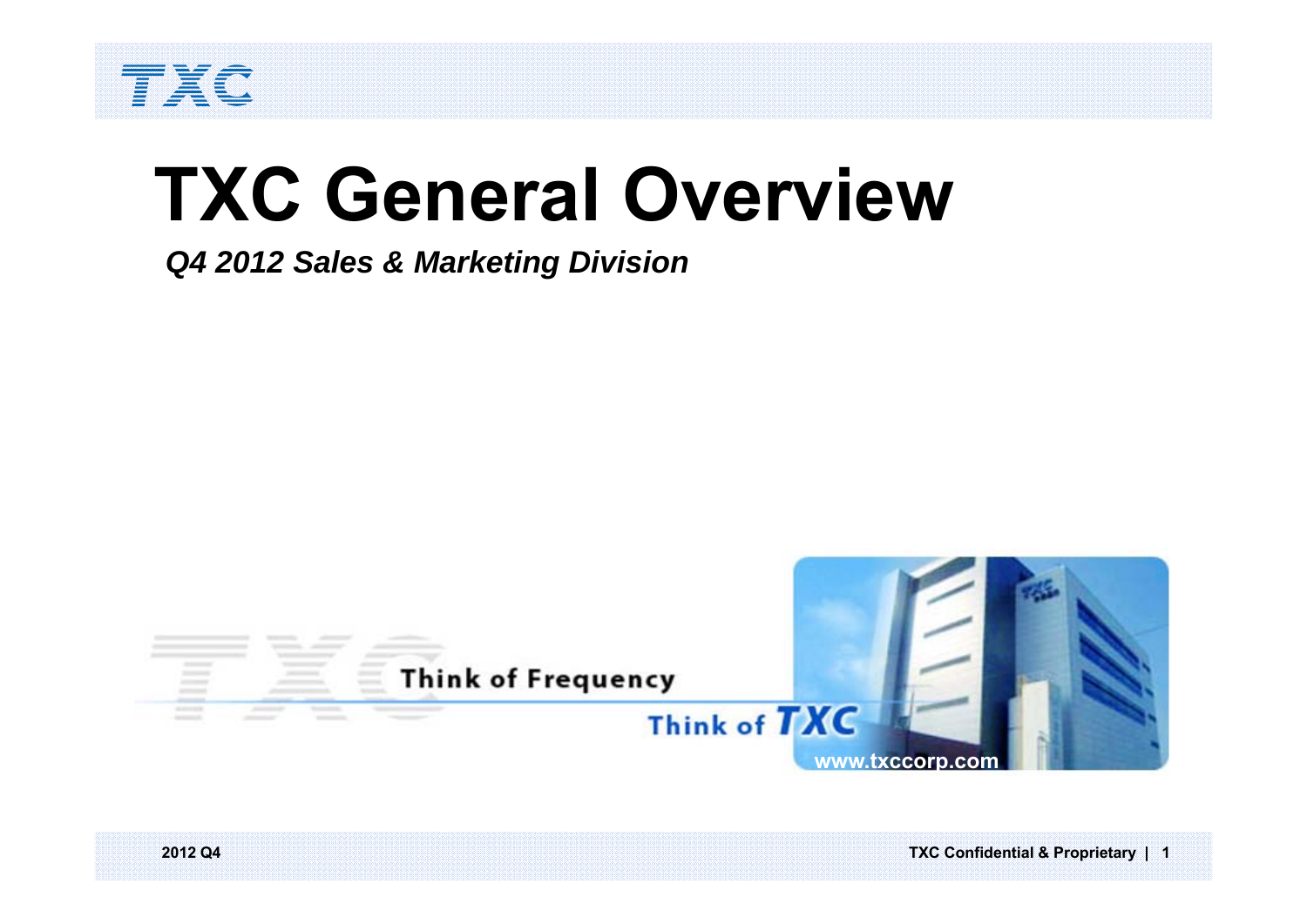### **Vision & Mission**

# TXC

## *Vision*

*To become one of the best managed "Crystal & Oscillator" companies in the world – based on Competitive Product offering and Service Excellence to customers, growth sustainability, revenues-profit performance, values to the shareholders, quality brand name, and employee satisfaction."*



*Peter LinPresident*

*Paul LinChairman &Founder*

## *Mission*

*To achieve a Win-Win-Win partnership in the Supplier-TXC-Customer relationship.*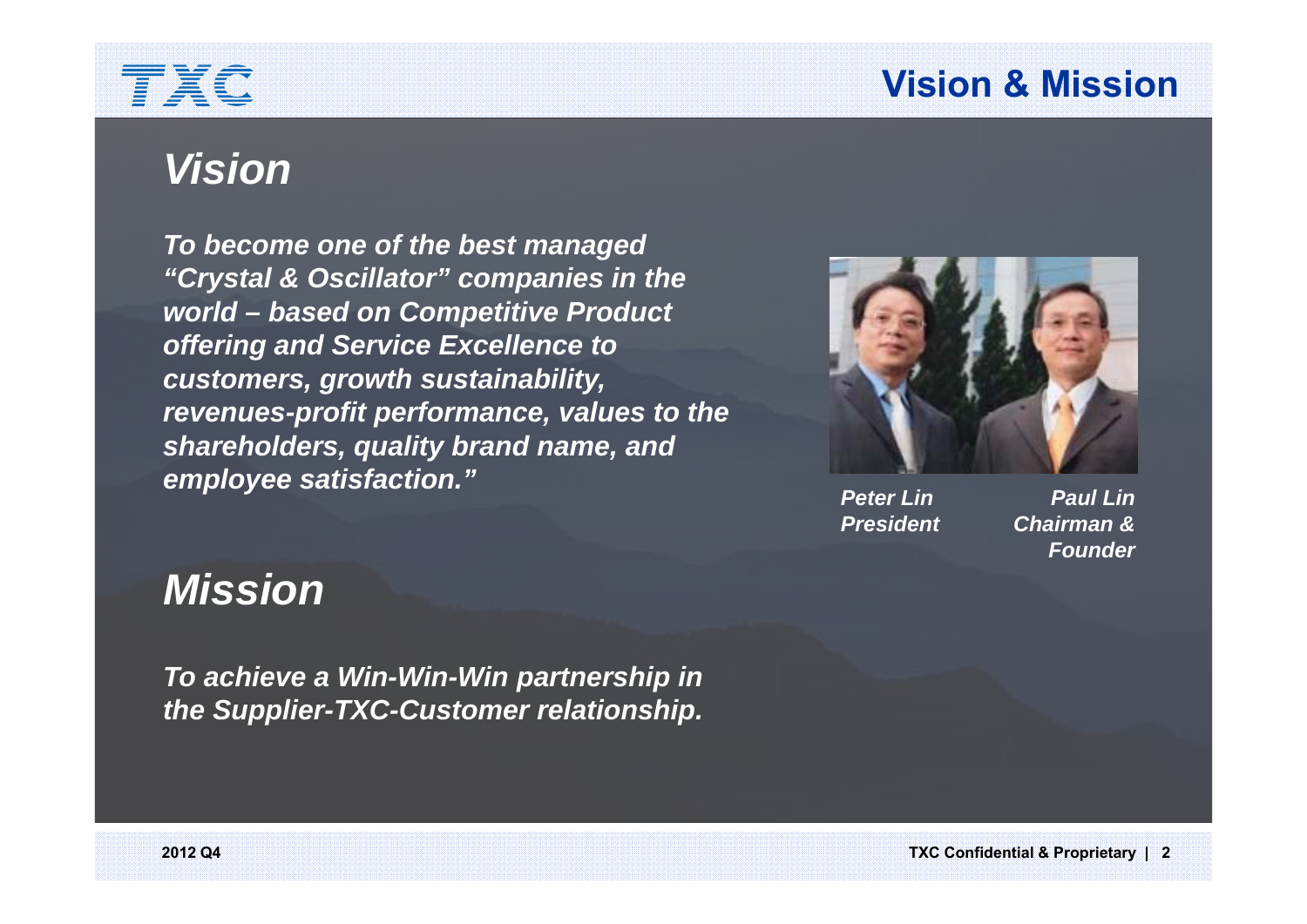#### *#4 Largest Crystal & Oscillator Manufacturer9.2% Market Share (2011)*

*National Quality Award The Highest National Honor*

> *TWSE: 3042Listed in Taiwan Security Exchange*

## **Almost 30 years in frequency control market**

*Incorporated*

### **Company**

*Plant Chongqing, China (Est. Q4'12)*

*CSR AwardBy Commonwealth Magazine*

*CSR AwardBy Commonwealth Magazine*

*CSR Awardby Vision Magazine*

*Plant Ningbo, China In Production*

*Plant Ping Cheng, Taiwan In Production*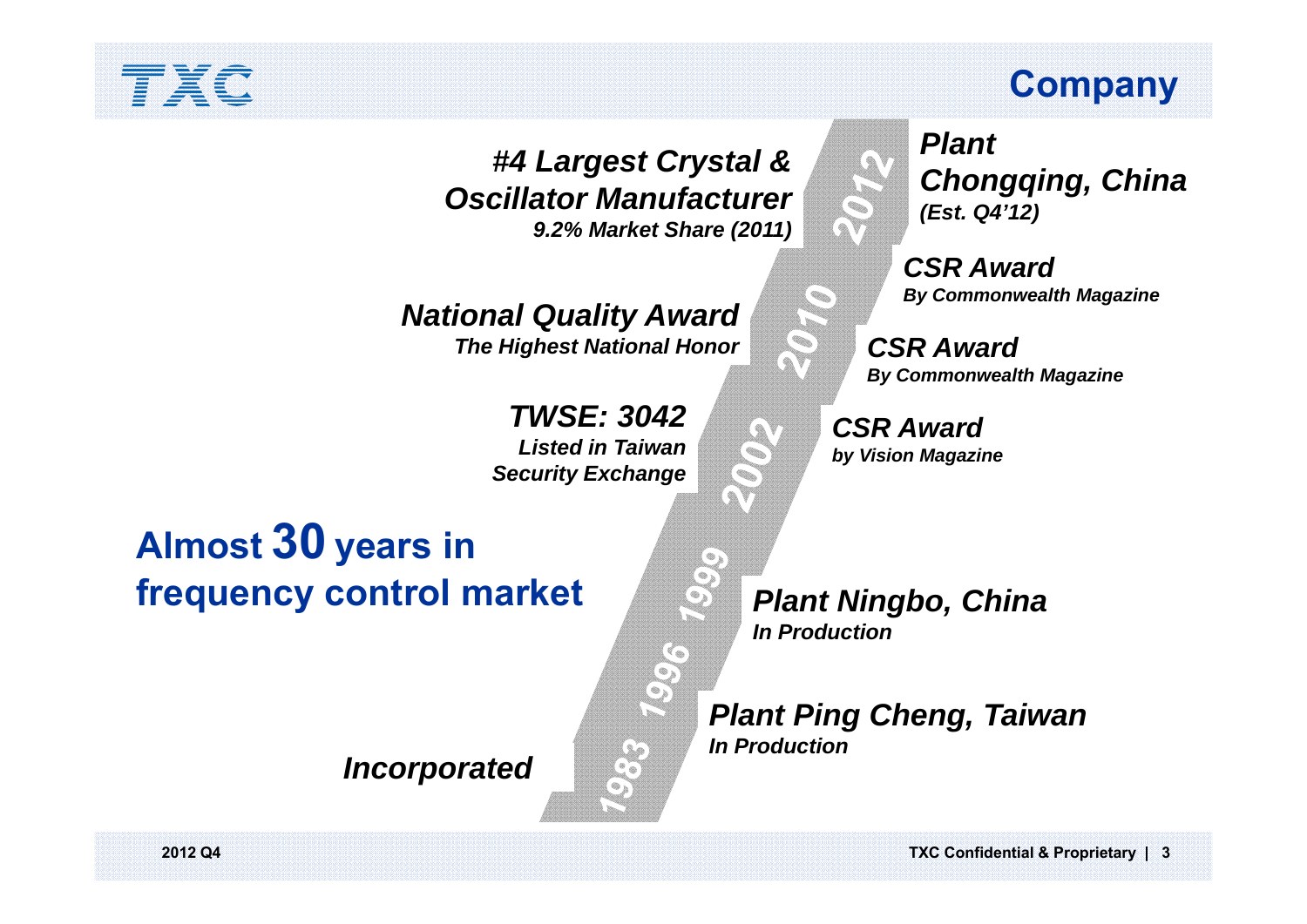## **Quality**

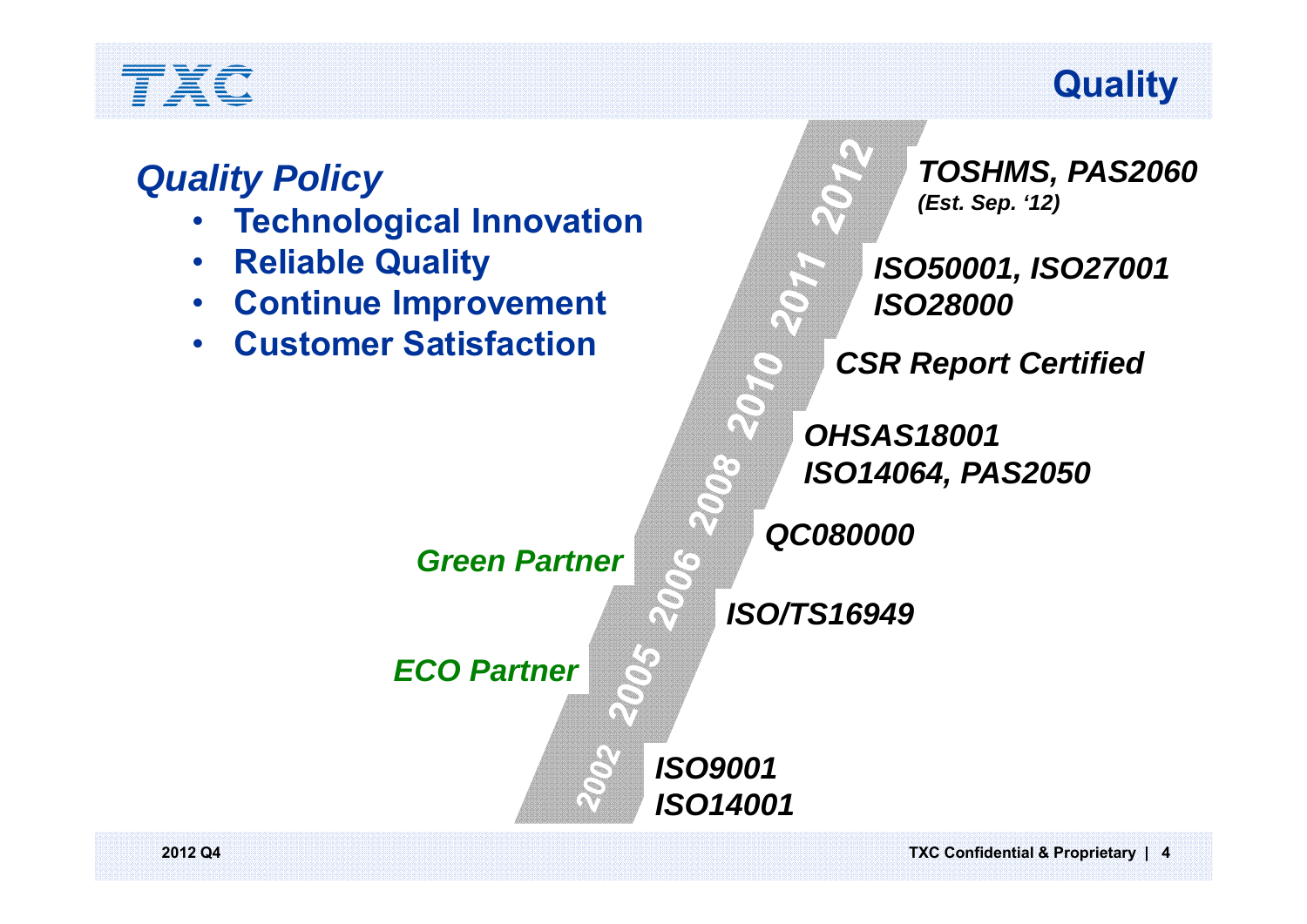# TXC **CORE**

**Products**

*BasicsCrystal, XO, TCXO, MO* 

*Compact Size, Low Power*

*AOMAdvanced Oscillator & ModuleXO/SO, VCXO, TCXO, OCXO*

**PC**

*Desktop, NB, Tablet* 

**Mobile**

*Mobile Phone, GPS, Smart Grid* 

#### **Digital Home**

*Set Top Box, Digital Camera, Gaming, Smart TV* 

#### **Infrastructure/Networking**

*Base Station, Small Cell, Server, Storage, Switch* 

*High Stability, High Frequency, Low Jitter*

*ACAPAutomotive Crystal Application Product*

#### **Automotive**

*Non-Safety, Safety*

*Crystal, XO*

*Wide OTR, High Shock and High Vibration Resistance*

#### **Diversified Products**

**Product**

**Sapphire Wafer**

**PowerManagement Component (PMC)**

**Information available on request**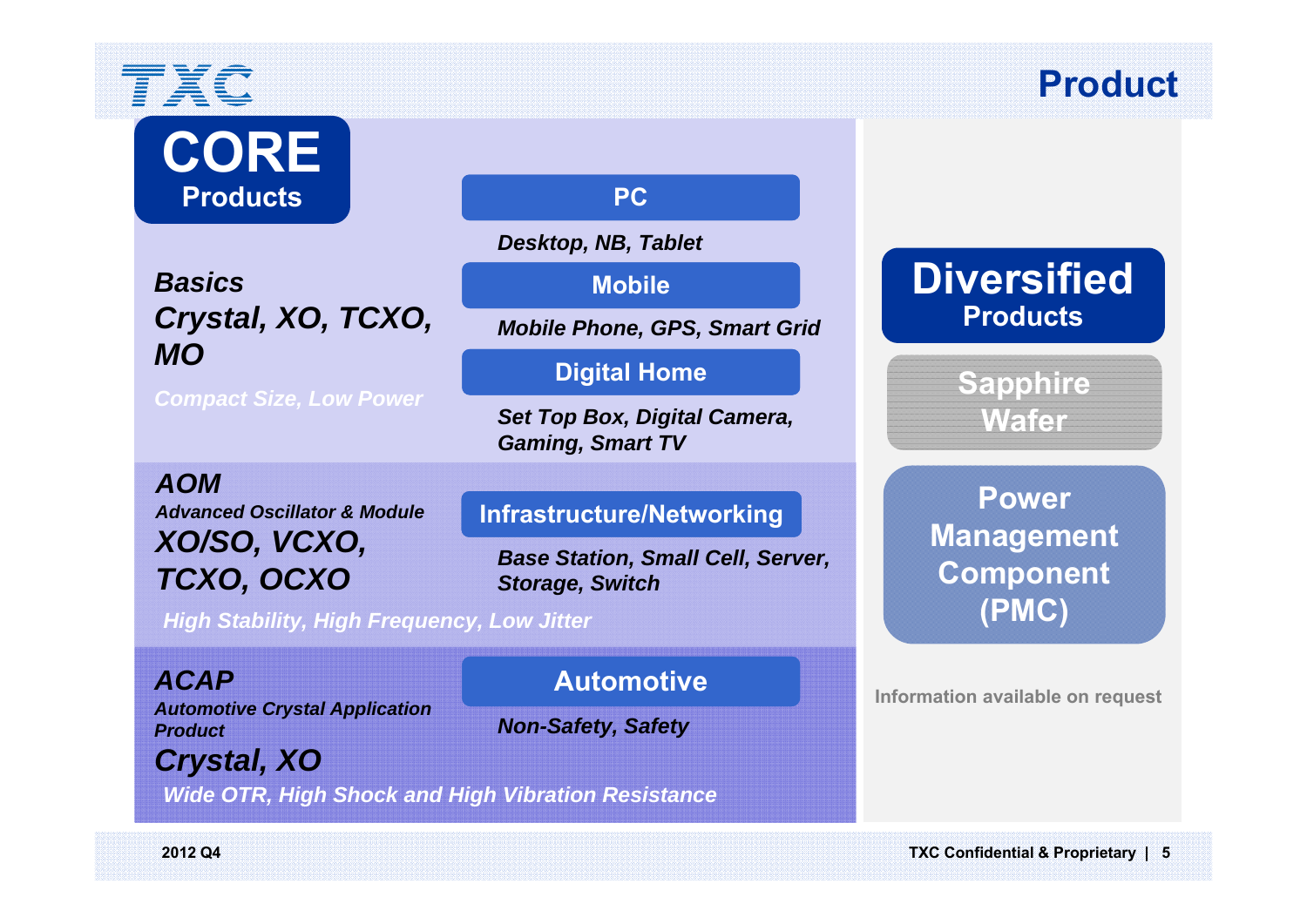## **Capacity**

| <b>Headquarters</b><br>Taipei, Taiwan                                                               |  |
|-----------------------------------------------------------------------------------------------------|--|
| <b>Ping-Cheng</b><br><b>Factory (PCF)</b><br>Taoyuan, Taiwan<br>32,277 sq. m<br>$(347, 301$ sq. ft) |  |
| <b>Ningbo Factory</b><br>(NGB)<br>Zhejiang, China<br>56,979 sq. m<br>$(613,094$ sq. ft)             |  |

#### **Scale Economics**

| <b>Product</b>            | <b>Units/month</b> | <b>Site</b>                   |
|---------------------------|--------------------|-------------------------------|
| <b>DIP Crystal</b>        | <b>25M</b>         | China                         |
| <b>Glass Seal Crystal</b> | <b>60M</b>         | China                         |
| <b>Seamseal Crystal</b>   | <b>118M</b>        | <b>Taiwan</b><br><b>China</b> |
| <b>kHz Crystal</b>        | <b>22M</b>         | <b>Taiwan</b><br><b>China</b> |
| <b>TCXO</b>               | <b>16M</b>         | <b>Taiwan</b>                 |
| XO/MO/SO/VCXO             | <b>12M</b>         | <b>Taiwan</b>                 |
| <b>Total Capacity</b>     | <b>253M</b>        |                               |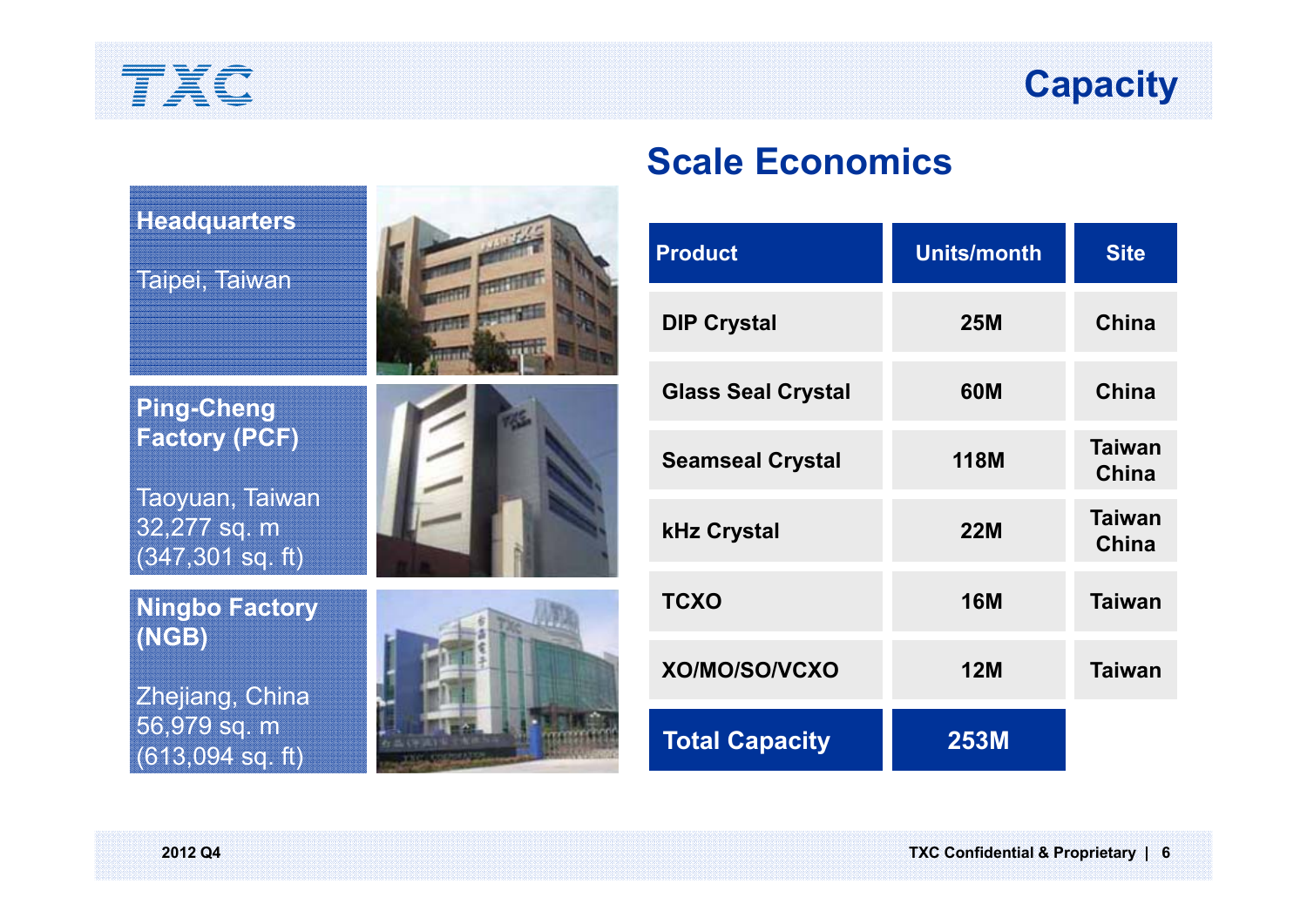

**Growth**

### **Consistent growth for the past 10+ years**

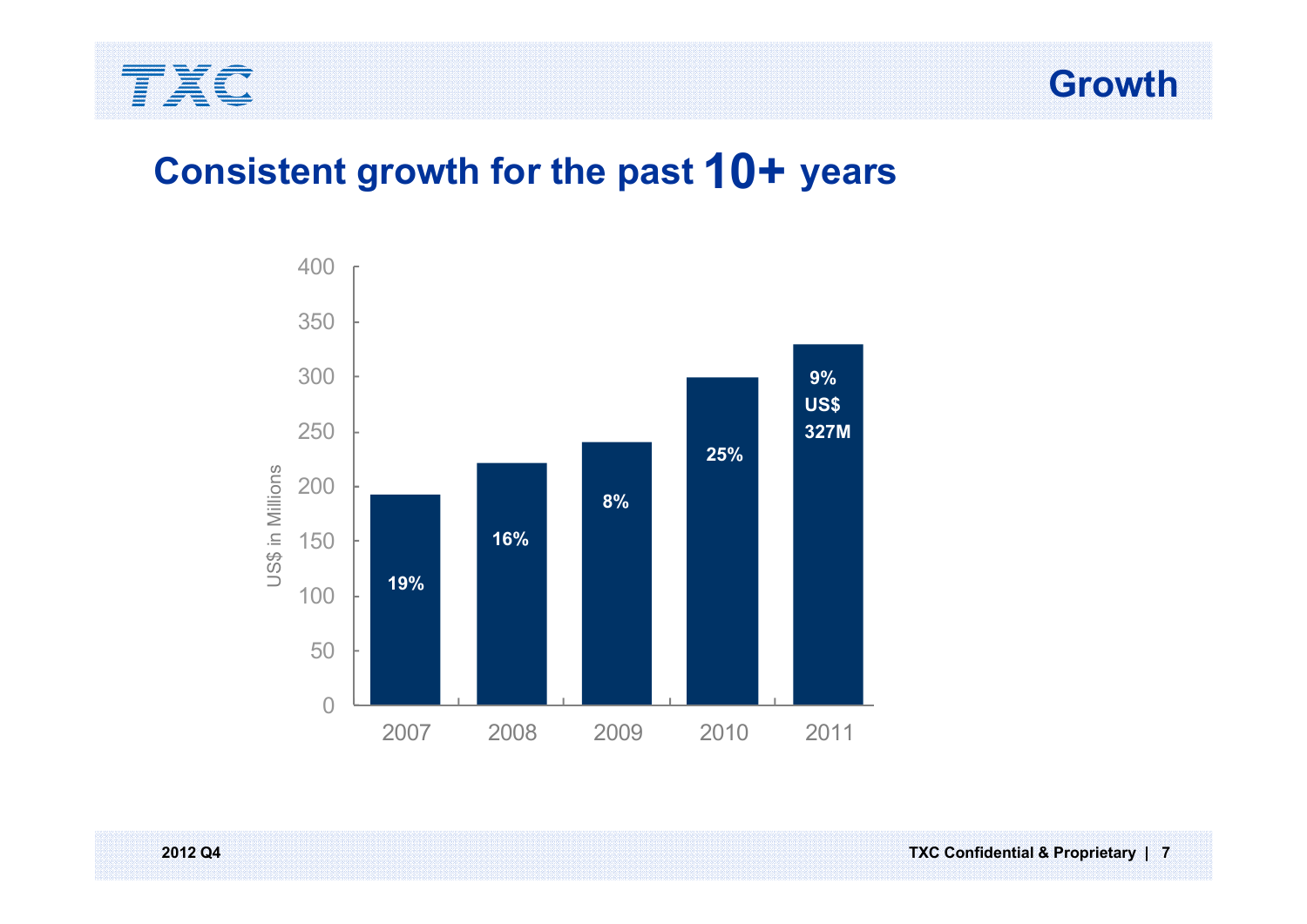

**Revenues**

## **2011 revenues by Segments US\$327M**





**2012 Q4 TXC Confidential & Proprietary | 8**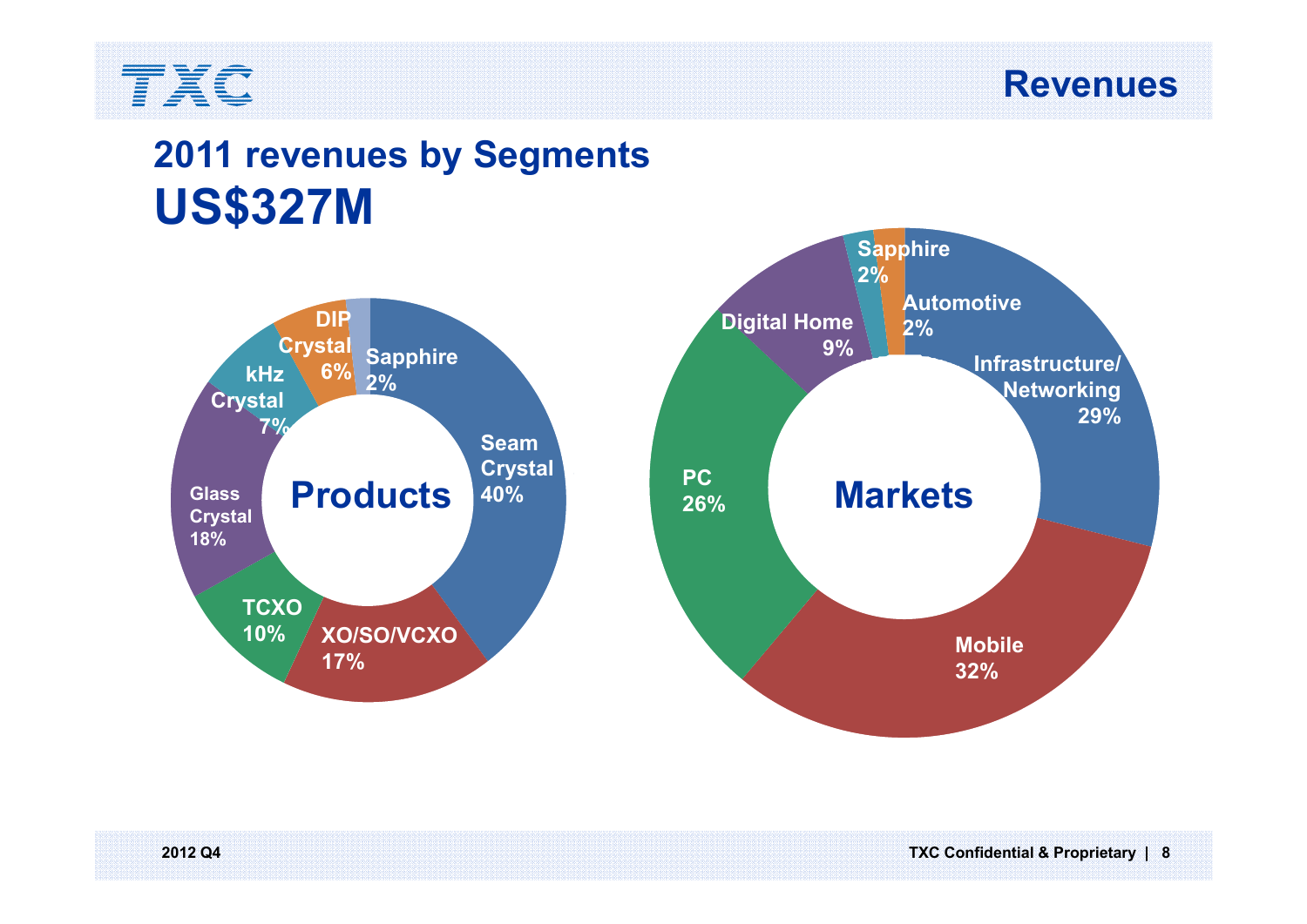

### **2011 shipped 2B+ units**

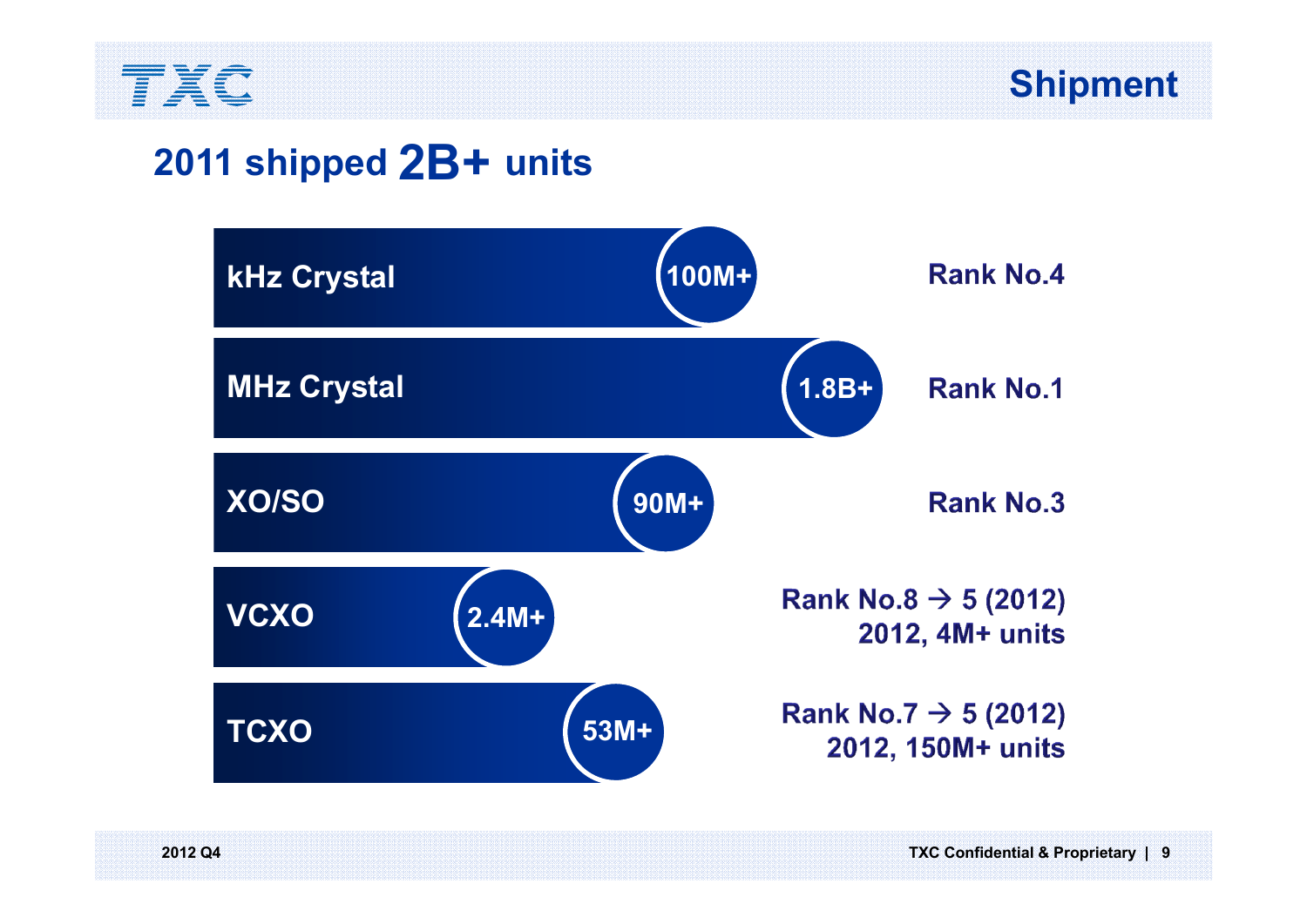



| 2009<br><b>Rank</b> | 2010<br><b>Rank</b> | 2011<br><b>Rank</b> | <b>Company Name</b>   | 2009<br><b>Revenue \$</b> | 2010<br><b>Revenue \$</b> | 2011<br><b>Revenue \$</b> | $(09-10)$<br><b>Change</b><br>$\frac{9}{6}$ | $(10-11)$<br><b>Change</b><br>$\frac{9}{6}$ | 2010<br><b>Market</b><br><b>Share</b> | 2011<br><b>Market</b><br><b>Share</b> |
|---------------------|---------------------|---------------------|-----------------------|---------------------------|---------------------------|---------------------------|---------------------------------------------|---------------------------------------------|---------------------------------------|---------------------------------------|
| $\mathcal I$        | $\mathbf{1}$        | $\mathcal I$        | Epson Toyocom         | 641.2                     | 793                       | 592                       | 23.67%                                      | $-25.35%$                                   | 22.7%                                 | 16.7%                                 |
| $\overline{2}$      | $\overline{c}$      | $\overline{a}$      | <b>NDK</b>            | 459.1                     | 547                       | 557                       | 19.15%                                      | 1.83%                                       | 15.7%                                 | 15.7%                                 |
| $\boldsymbol{4}$    | 3                   | 3                   | <b>KDS</b>            | 271.3                     | 391                       | 389                       | 44.12%                                      | $-0.51%$                                    | 11.2%                                 | 11.0%                                 |
| $5\phantom{1}$      | 4                   | 4                   | <b>TXC</b>            | 240.5                     | 301                       | 327                       | 25.16%                                      | 8.64%                                       | 8.6%                                  | 9.2%                                  |
| 3                   | 5                   | 5                   | <b>KED</b>            | 292.4                     | 297                       | 265                       | 1.57%                                       | $-10.77%$                                   | 8.5%                                  | 7.5%                                  |
| 6                   | 6                   | 6                   | Vectron               | 147.9                     | 205                       | 196                       | 38.61%                                      | $-4.39%$                                    | 5.9%                                  | 5.5%                                  |
| 8                   | 8                   | $\overline{7}$      | Rakon                 | 81.5                      | 106                       | 111                       | 30.06%                                      | 4.72%                                       | 3.0%                                  | 3.1%                                  |
| $\overline{7}$      | $\overline{7}$      | 8                   | Hosonic               | 97.3                      | 109                       | 101                       | 12.02%                                      | $-7.34%$                                    | 3.1%                                  | 2.9%                                  |
|                     | 9                   | 9                   | <b>Taitien</b>        | $\overline{\phantom{a}}$  | 75                        | 79                        | $\overline{\phantom{a}}$                    | 5.33%                                       | 2.2%                                  | 2.2%                                  |
| 11                  | 11                  | 10                  | Micro Crystal         | 47.5                      | 57                        | 63                        | 20.00%                                      | 10.53%                                      | 1.6%                                  | 1.8%                                  |
| 9                   | 10                  | 11                  | <b>TEW</b>            | 60.1                      | 66                        | 59                        | 9.82%                                       | $-10.61%$                                   | 1.9%                                  | 1.7%                                  |
| 10                  | 12                  | 12                  | Pericom               | 47.6                      | 56                        | 52                        | 17.65%                                      | $-7.14%$                                    | 1.6%                                  | 1.5%                                  |
| 12                  | 13                  | 13                  | River                 | 40.8                      | 47                        | 52                        | 15.20%                                      | 10.64%                                      | 1.3%                                  | 1.5%                                  |
| 13                  | 14                  | 14                  | Connor-Winfield       | 35.1                      | 39                        | 41                        | 11.11%                                      | 5.13%                                       | 1.1%                                  | 1.1%                                  |
| 15                  | 16                  | 15                  | <b>CTS</b>            | 27.2                      | 35                        | 37                        | 28.68%                                      | 5.71%                                       | 1.0%                                  | 1.0%                                  |
|                     |                     |                     | <b>Total Revenues</b> | 2,900                     | 3,491                     | 3,539                     | 20.37%                                      | 1.37%                                       |                                       |                                       |

**US\$ in Millions Source - CS&A Marketing Report**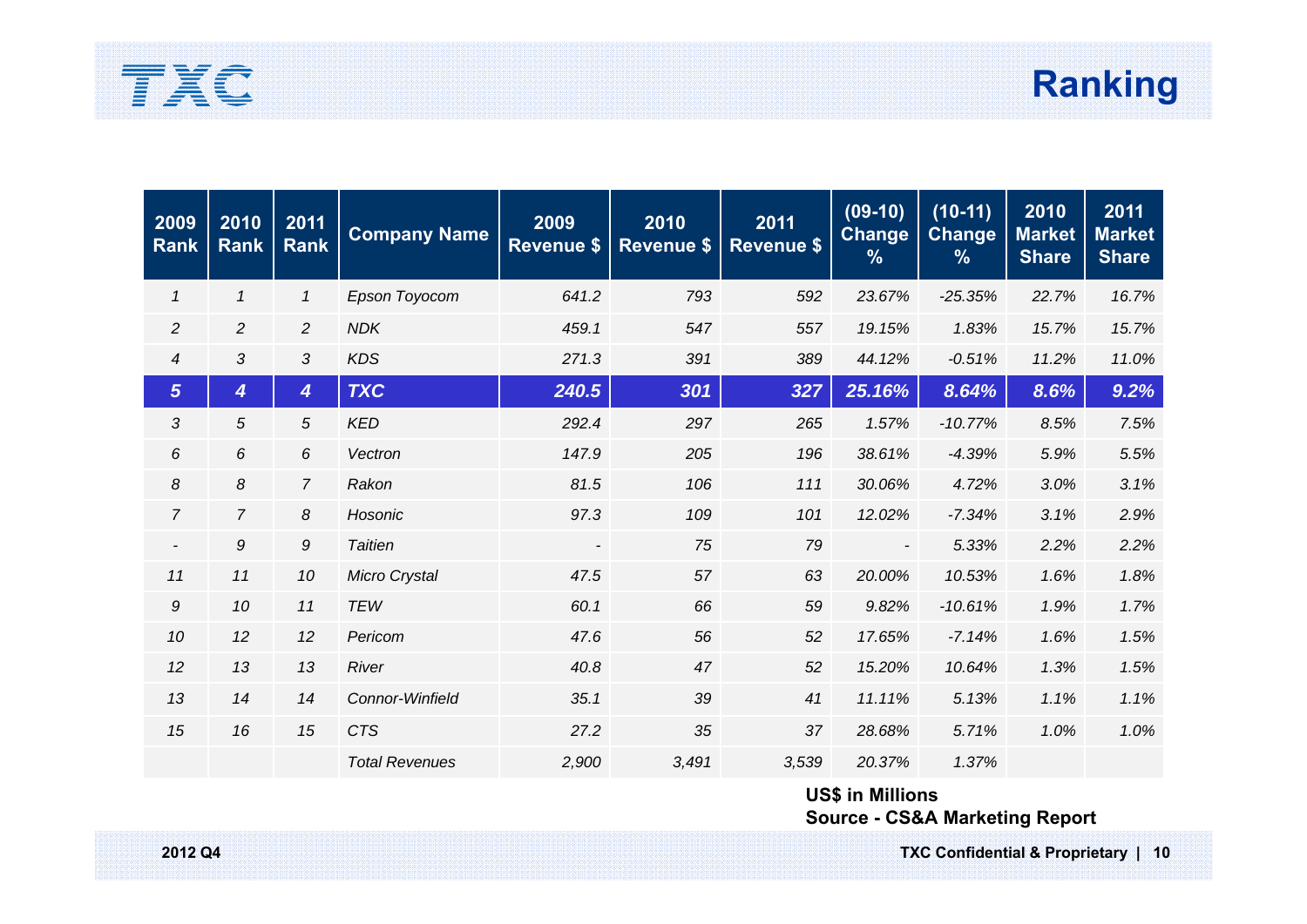



#### **SVP & CTO CS LamChairman Paul LinPresident Peter LinR&D VP Chief Engineer Landau Chiang TXC-China President Levi Chen Supply Chain Mgt AVP Linda LinSales & Marketing AVP Caroline KuoSapphire BU AVP Joe Lo QA AVP Patrick Lin Administration VP Adam Lee Procurement Director Jean Chen MFG & Marketing VP Kevin Guo CFO Vivien Hung Teamwork, design and build for Customer SatisfactionManagement team over 20+ years in the industry**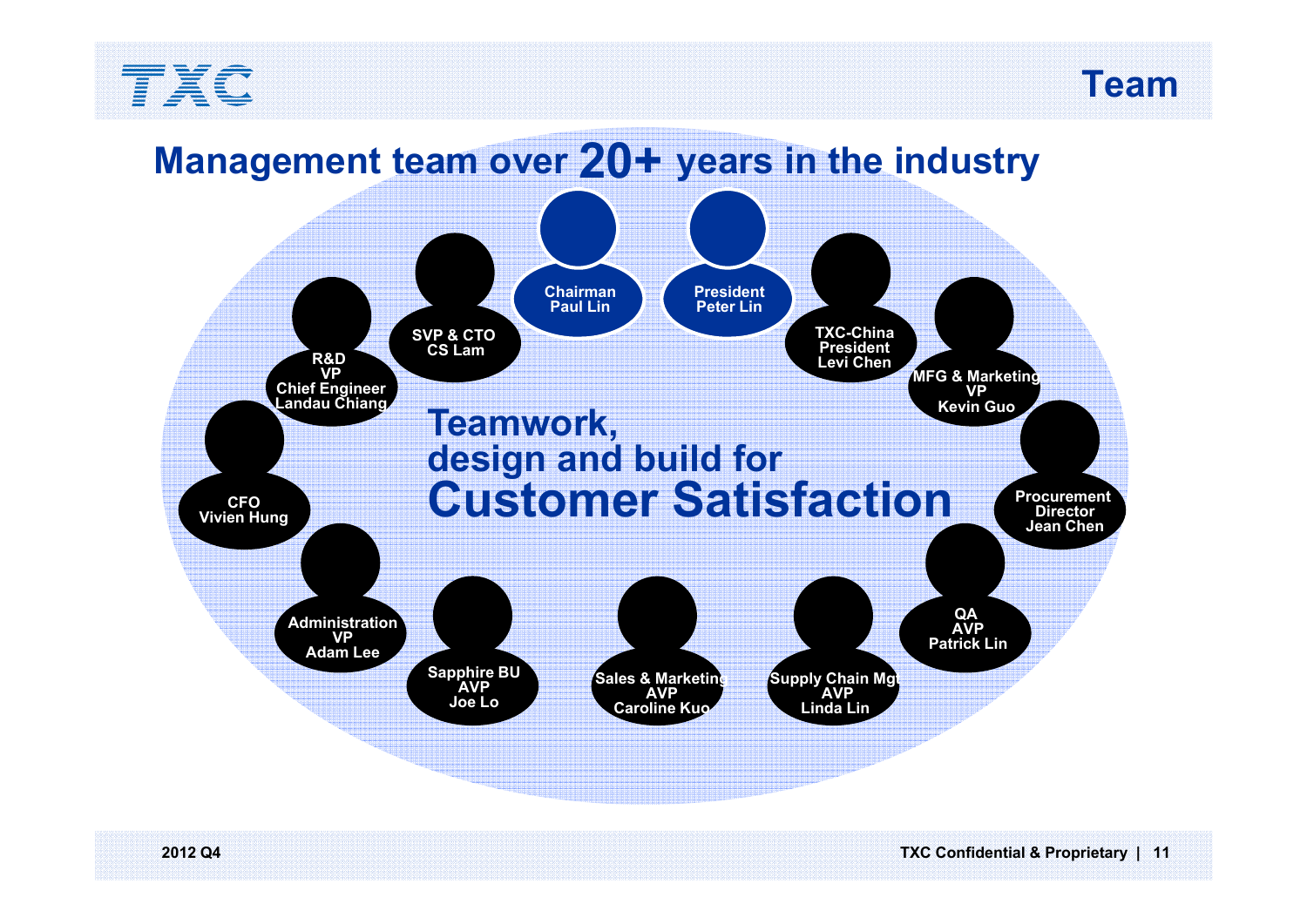



## **Total employees 2,300+**



## **220+ engineers trained in The SIX SIGMAsince 2005**

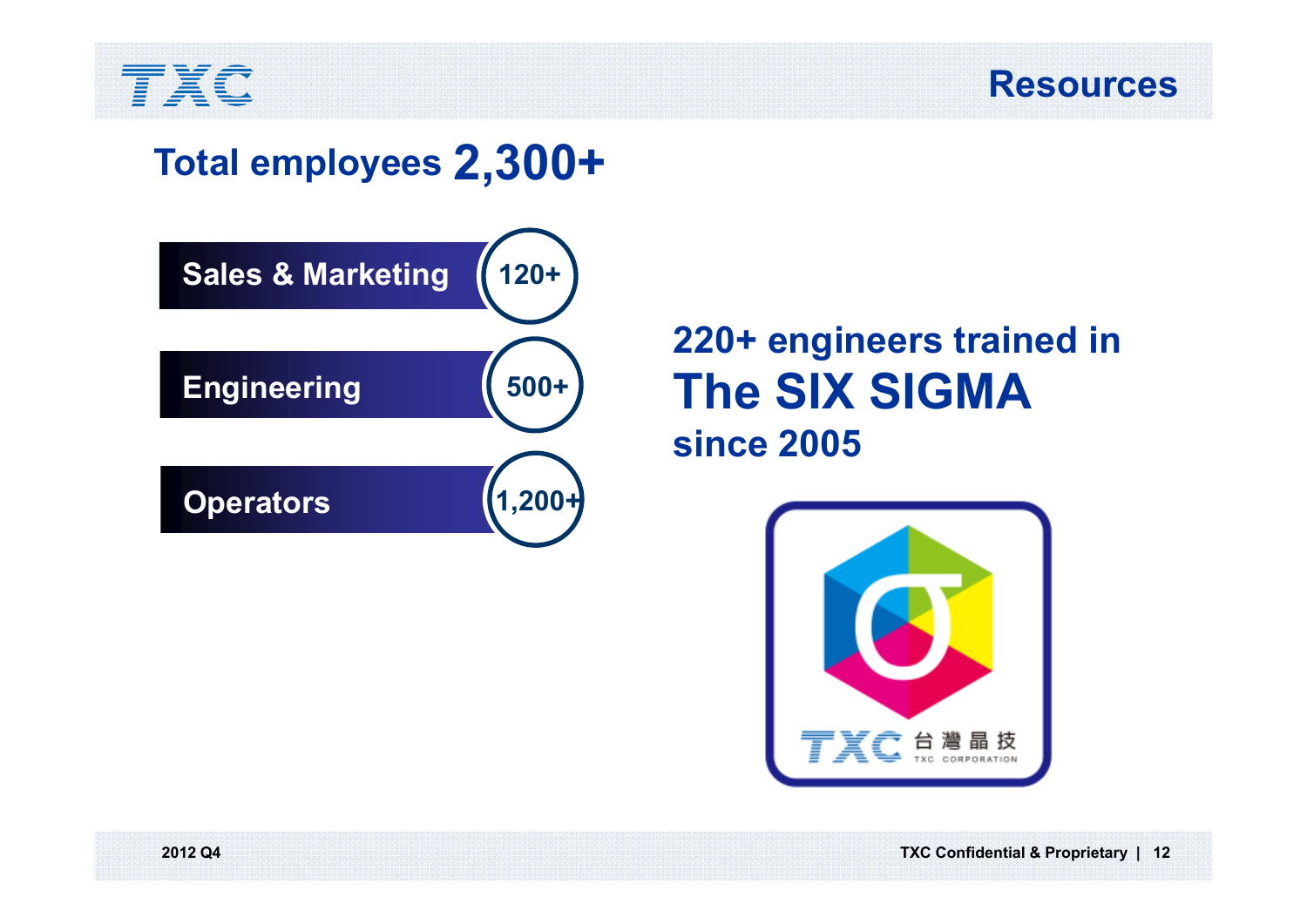

#### **Sales & Marketing**

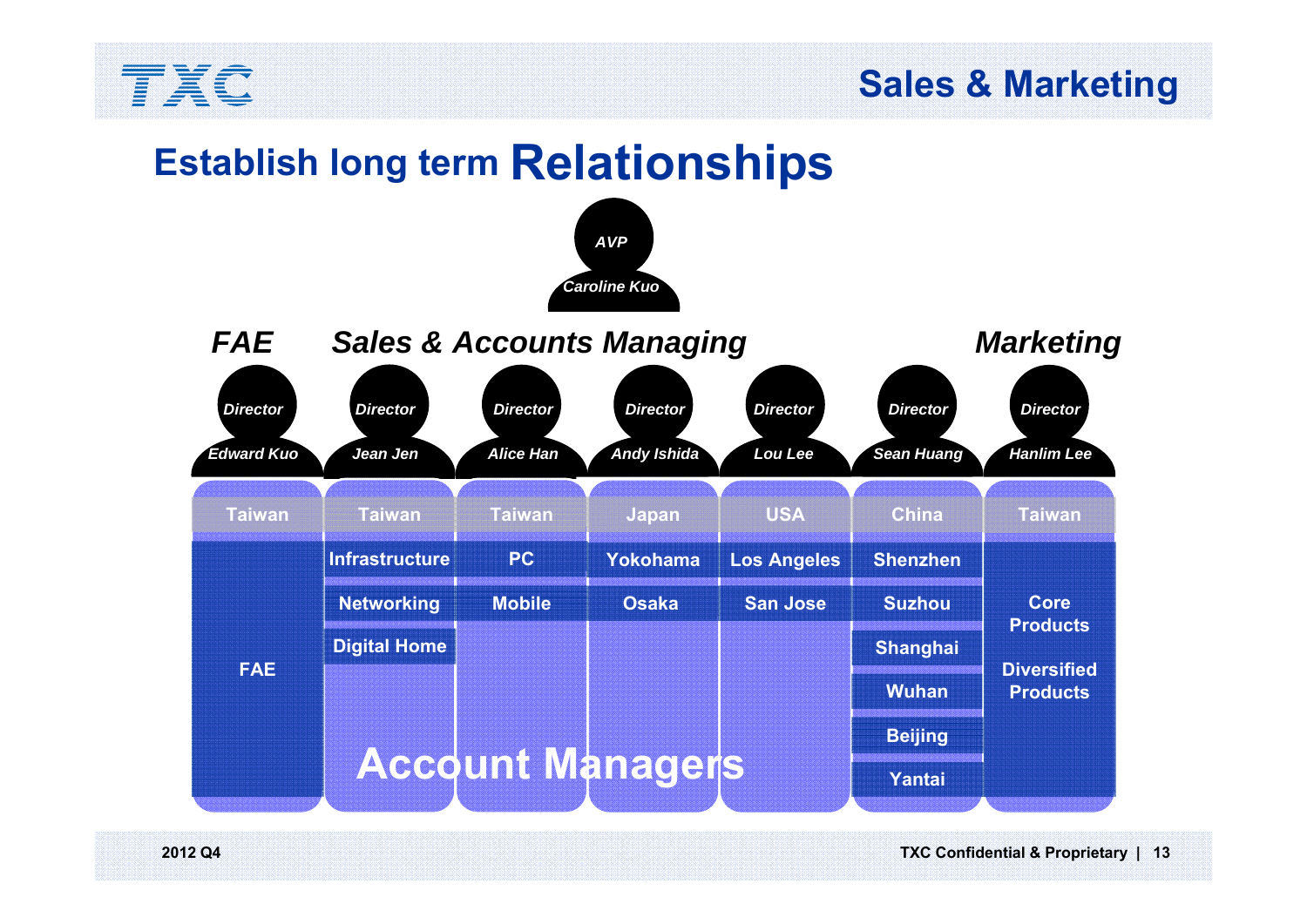## **Competency**

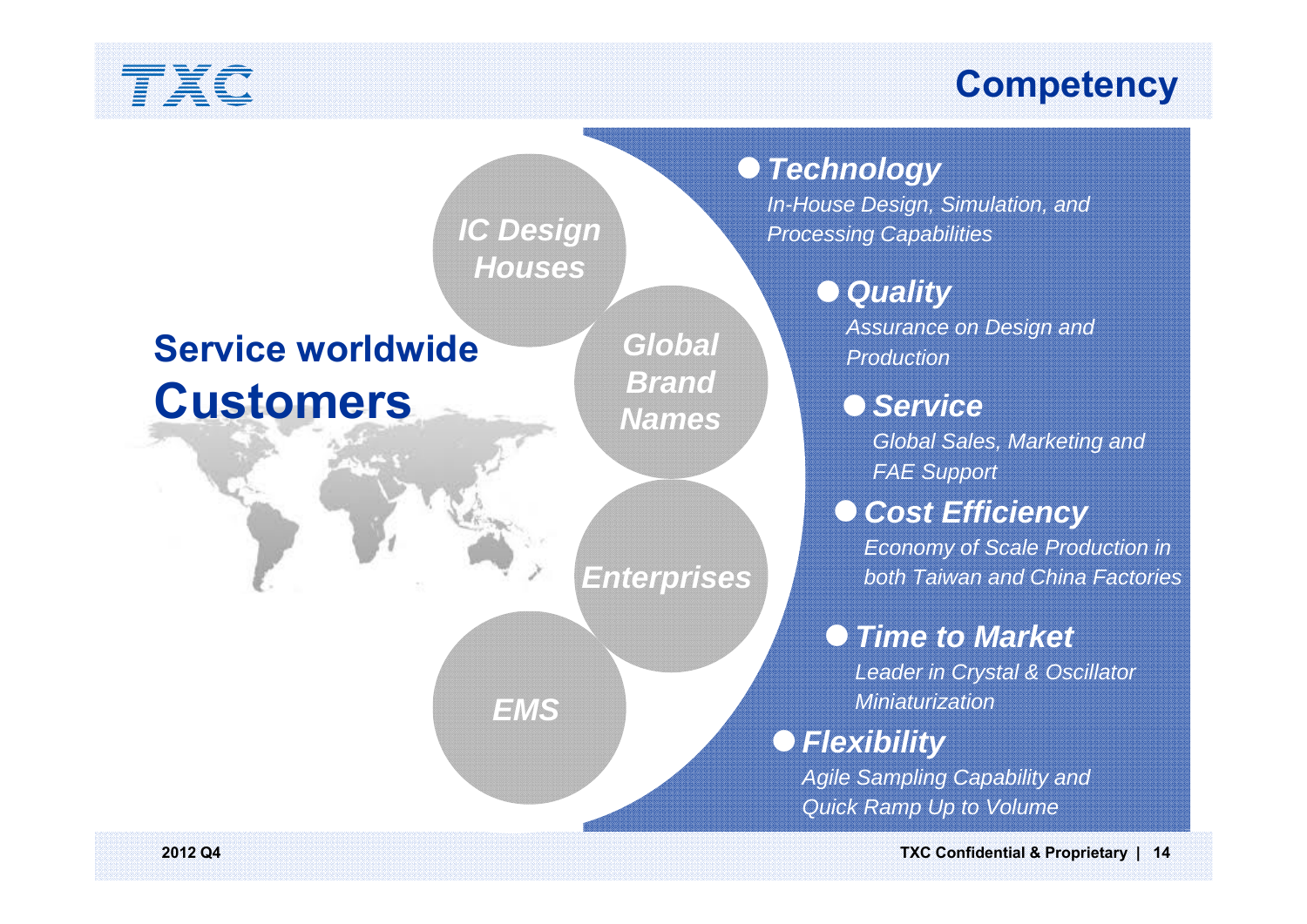

#### •**Crystals and Oscillators**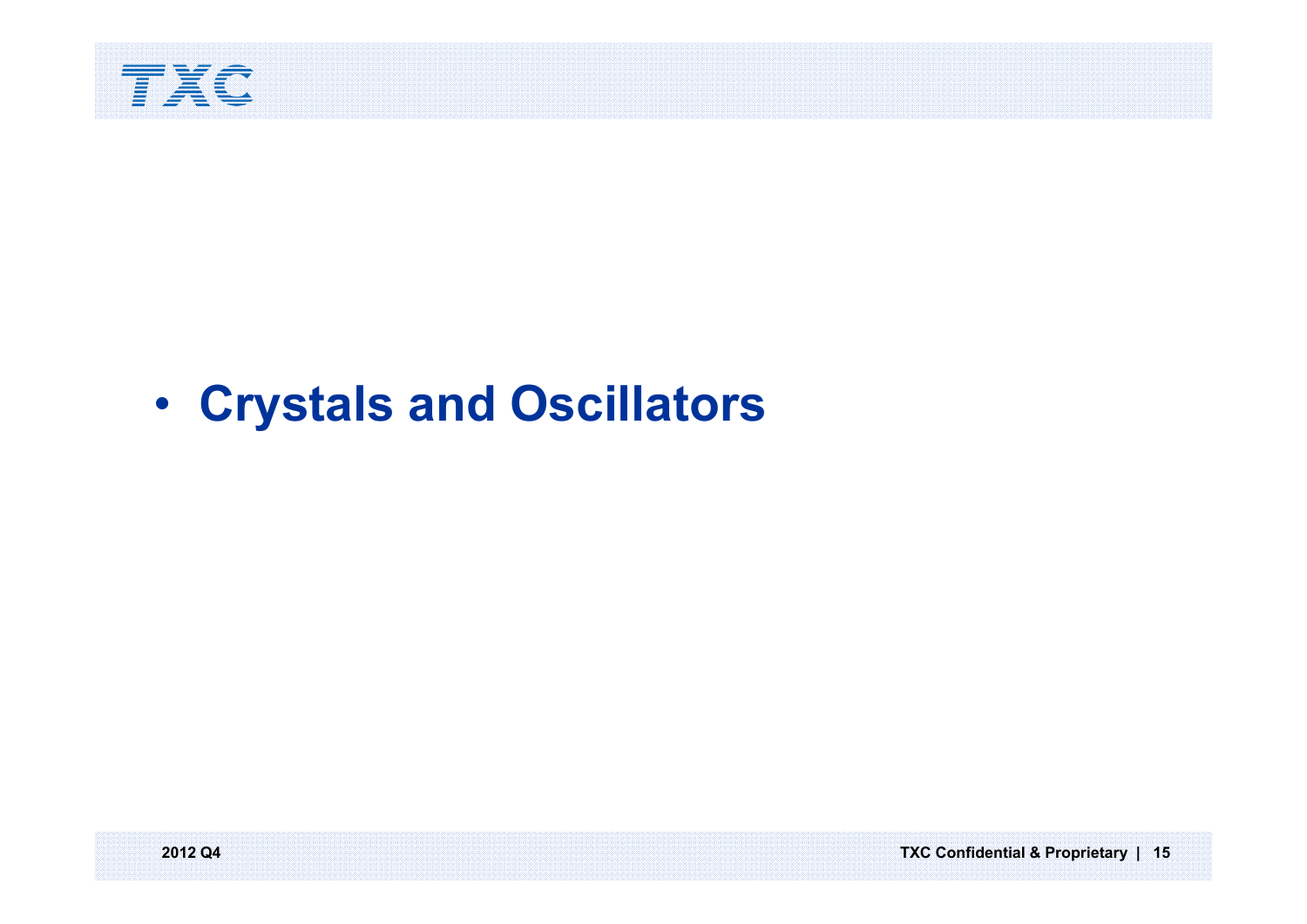

### **Product Size Roadmap**

|                 |                                   | 2012                                                                                            | 2013                                                            | 2014                                                 | 2015                     | 2016              |
|-----------------|-----------------------------------|-------------------------------------------------------------------------------------------------|-----------------------------------------------------------------|------------------------------------------------------|--------------------------|-------------------|
|                 | <b>MHz Crystal</b>                | 191210 Seam<br>36~54MHz<br><b>*2520 TSX</b><br>(Crystal+Thermistor)<br><b>+2520 Glass</b>       | ◆1210 Seam<br>24~54MHz<br><b>2016 TSX</b><br><b>*2016 Glass</b> | <b>+1612 TSX</b><br><b>*1612 Glass</b>               | ◆1008 Crystal/MEMS       | <b>+0806 MEMS</b> |
|                 | <b>kHz Crystal</b>                | $*2012$ $*1610$                                                                                 |                                                                 |                                                      | ◆1210 TBD (Crystal/MEMS) |                   |
| Size<br>Product | <b>XO/MO/SO</b>                   | ◆2016 CMOS XO ◆1612 CMOS XO<br>◆2520 CMOS MO<br>◆5032 LVPECL/LVDS XO/MO<br>◆5032 LVPECL/LVDS SO | <b>+2016 CMOS MO</b><br>◆7050 & 5032 HCSL XO                    | <b>+1612 CMOS MO</b><br>+3225 LVPECL/LVDS/HCSL XO/MO | ◆1210 CMOS XO/MO         |                   |
|                 | <b>TCXO&amp;</b><br><b>VCTCXO</b> | $\big  2016$<br>01612                                                                           |                                                                 | <b>XE40</b>                                          |                          |                   |
|                 | <b>VCXO</b>                       | <b>◆5032 LVPECL</b>                                                                             | ◆3225 LVPECL                                                    |                                                      |                          |                   |
|                 |                                   |                                                                                                 |                                                                 |                                                      | ▲ World's Smallest       |                   |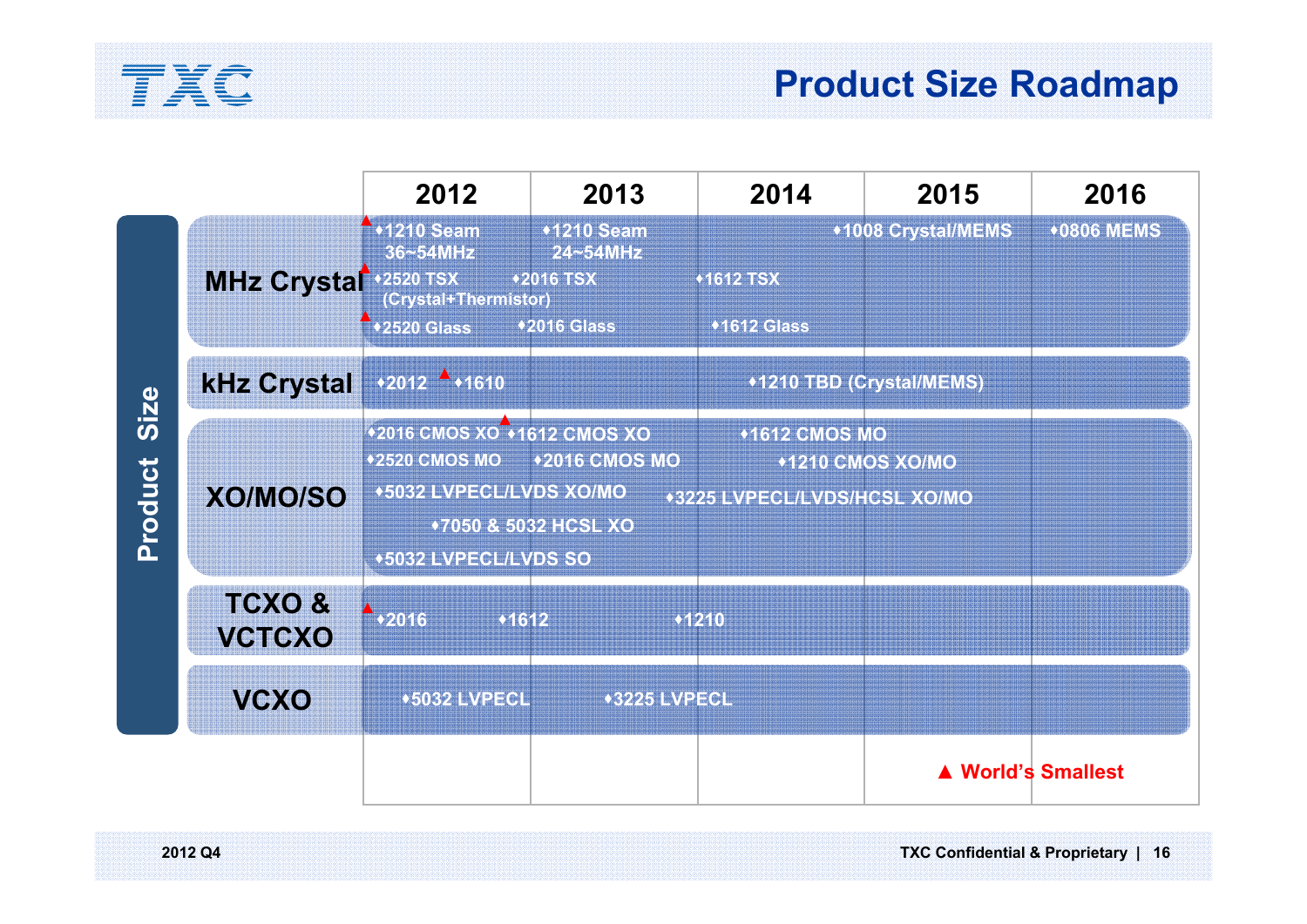

### **Product Performance Roadmap**

|                               |                                   | 2012                                                                                                           | 2013                                                                                                     | 2014                                                                                                                                 | 2015                | 2016                                             |
|-------------------------------|-----------------------------------|----------------------------------------------------------------------------------------------------------------|----------------------------------------------------------------------------------------------------------|--------------------------------------------------------------------------------------------------------------------------------------|---------------------|--------------------------------------------------|
|                               | <b>MHz Crystal</b>                | ◆2520/2016 Seam (RF/GPS)<br>◆2520 TSX →2016 TSX<br>+Seam -40~125℃ (Automotive)<br>◆Glass -40~125℃ (Automotive) |                                                                                                          | ◆1612 Seam (RF/GPS)<br>◆Glass -50~150℃ (Automotive)                                                                                  | ◆1210 Seam (RF/GPS) | <b>Wide OTR</b><br><b>High Stability</b>         |
| <b>Performance</b><br>Product | <b>XO/MO/SO</b>                   | ◆XO 100~800MHz (PLL)<br><b>Phase Jitter &lt; 0.3ps</b>                                                         |                                                                                                          | ◆XO CMOS -40~105℃ (Automotive)<br>◆XO 100~200MHz (Fundamental)<br><b>Phase Jitter &lt; 0.1ps</b><br><b>+SO LVPECL/LVDS &lt;50ppm</b> |                     | <i><b>Wide OTR</b></i><br><b>Low Phase Noise</b> |
|                               | <b>TCXO&amp;</b><br><b>VCTCXO</b> |                                                                                                                | $*10.28/10.14$ ppm -40~85°C (Telecom)<br>• ±0.5ppm -40~85°C (Automotive)<br>+32kHz ±5ppm, -40~85°C (RTC) |                                                                                                                                      |                     | <b>High Stability</b>                            |
|                               | <b>MCXO</b>                       | ◆100~800MHz (PLL)<br><b>Phase Jitter &lt;0.5ps</b>                                                             |                                                                                                          | ◆100~200MHz (Fundamental)<br><b>Phase Jitter &lt;0.1ps</b>                                                                           |                     | <b>Low Phase Noise</b>                           |
|                               | OCXO                              | ◆10/13MHz<br>$(±10$ ppb, -10~75°C)                                                                             | ◆38.88MHz                                                                                                | (±200ppb, -30~70°C)                                                                                                                  |                     | <b>Ultra Stability</b>                           |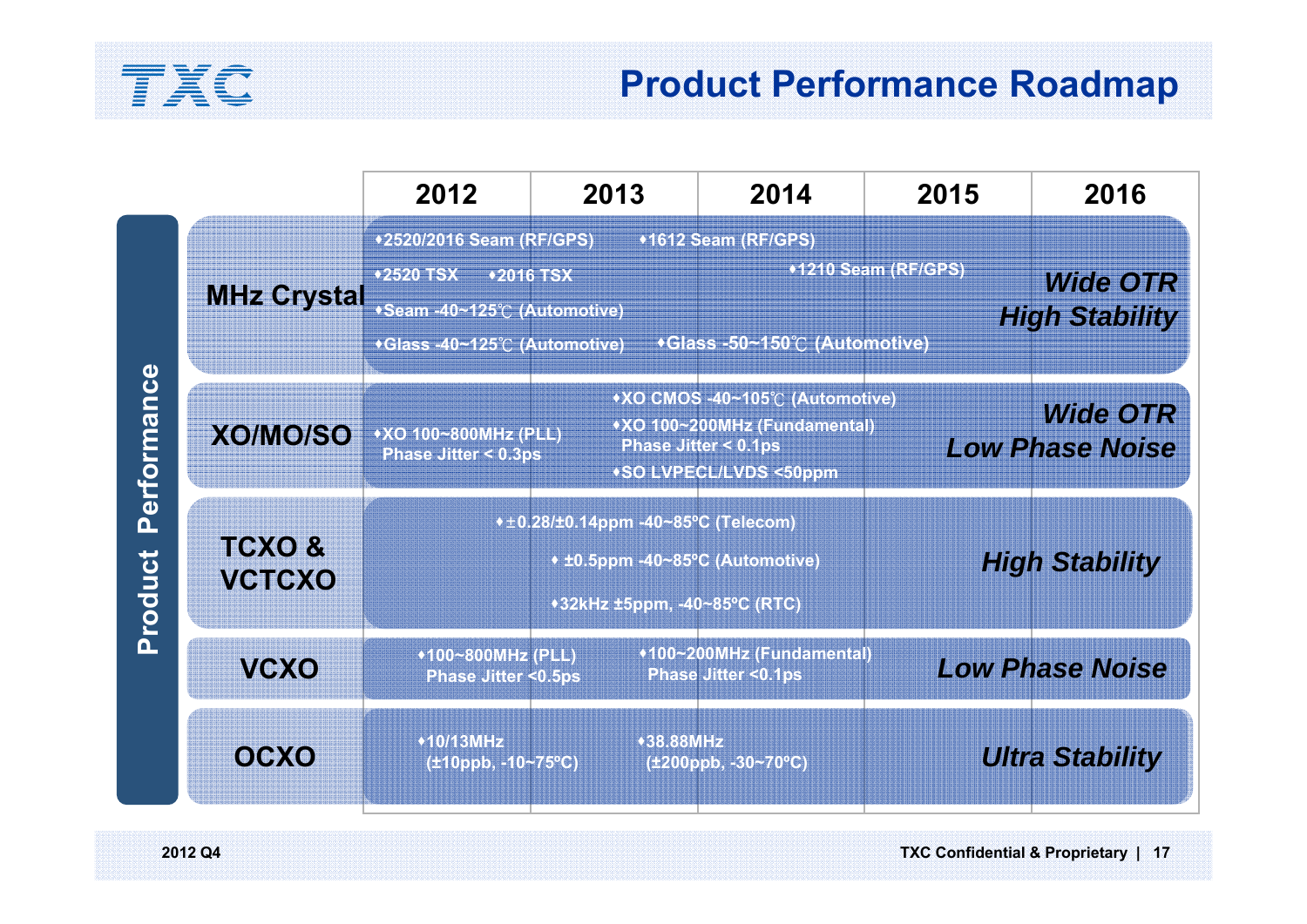

## • **Diversified Products**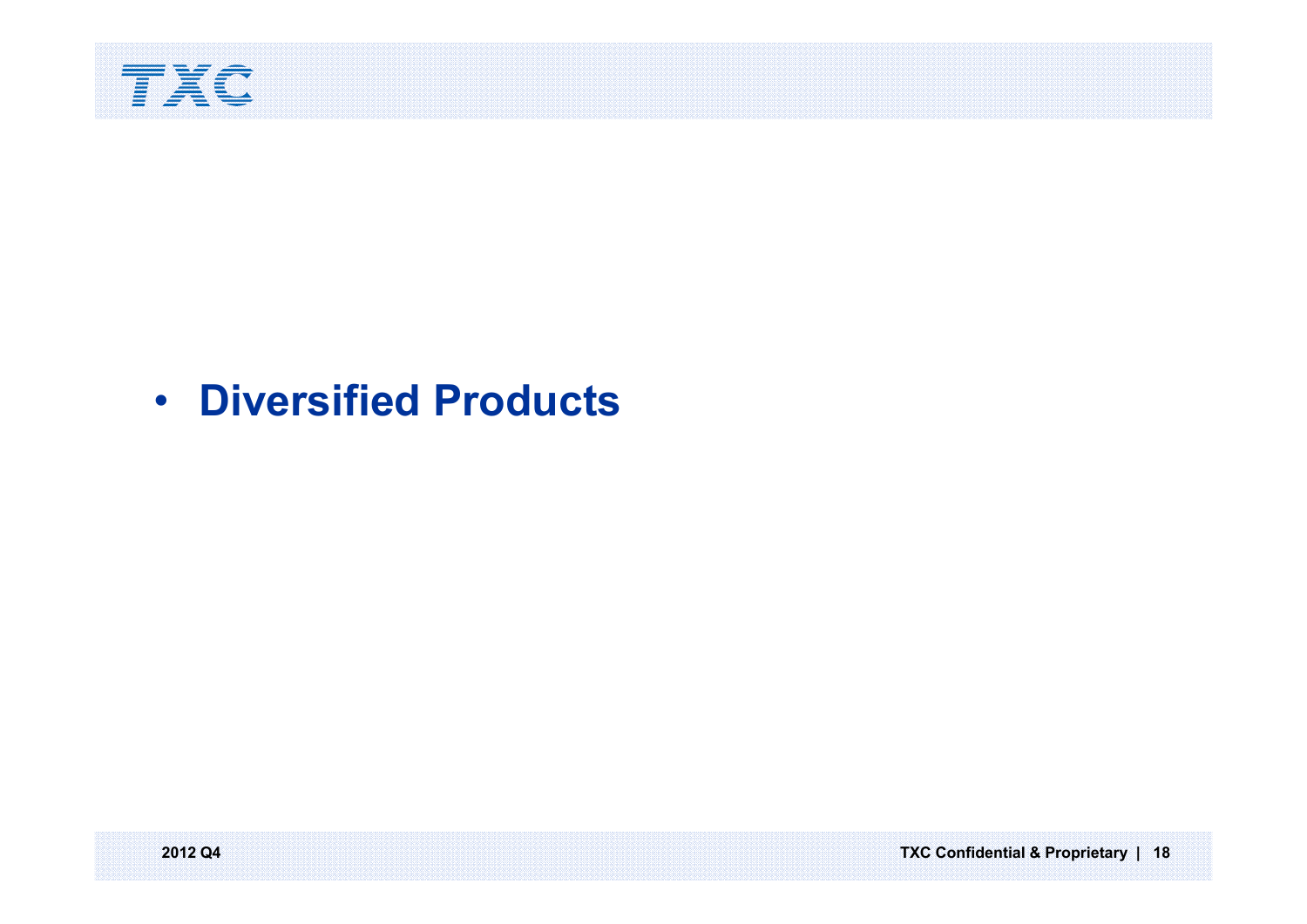## **Power Management Components (PMC)**

| <b>MOSFET</b>                                                                                                                                                          | <b>DC-DC Power</b><br><b>Advanced Analog</b>                                                                                                                                                                             | <b>AC-DC Power</b><br><b>Advanced Analog</b>                            |
|------------------------------------------------------------------------------------------------------------------------------------------------------------------------|--------------------------------------------------------------------------------------------------------------------------------------------------------------------------------------------------------------------------|-------------------------------------------------------------------------|
| • N Channel<br>$\cdot$ P Channel<br>• N+P MOSFET<br>• Features<br>$\cdot$ BVDSS: 20V $\sim$ 1200V<br>• RDS(ON): $3m\Omega \sim 12\Omega$<br>$\cdot$ VGS: 8V $\sim$ 30V | • Low Dropout Regulator<br>• DC/DC PWM Power<br>• (Buck, Boost)<br>$\cdot$ Reset IC<br>• Power Switch<br>• MOSFET Driver<br>• Battery Charger/Protect IC<br>• WLED Driver<br>• Light / Proximity Sensors<br>• Audio Amp. | • Flyback Controller<br>• PFC Controller<br><b>Available in Q2 2013</b> |
|                                                                                                                                                                        |                                                                                                                                                                                                                          |                                                                         |

**Applications Infrastructure/Networking PC MobileDigital Home** *Base Station, Server, Storage, Switch, Router, HDD Set Top Box, Digital Camera, Gaming, Smart TV Desktop, NB, Tablet Mobile Phone, PND, Smart Grid*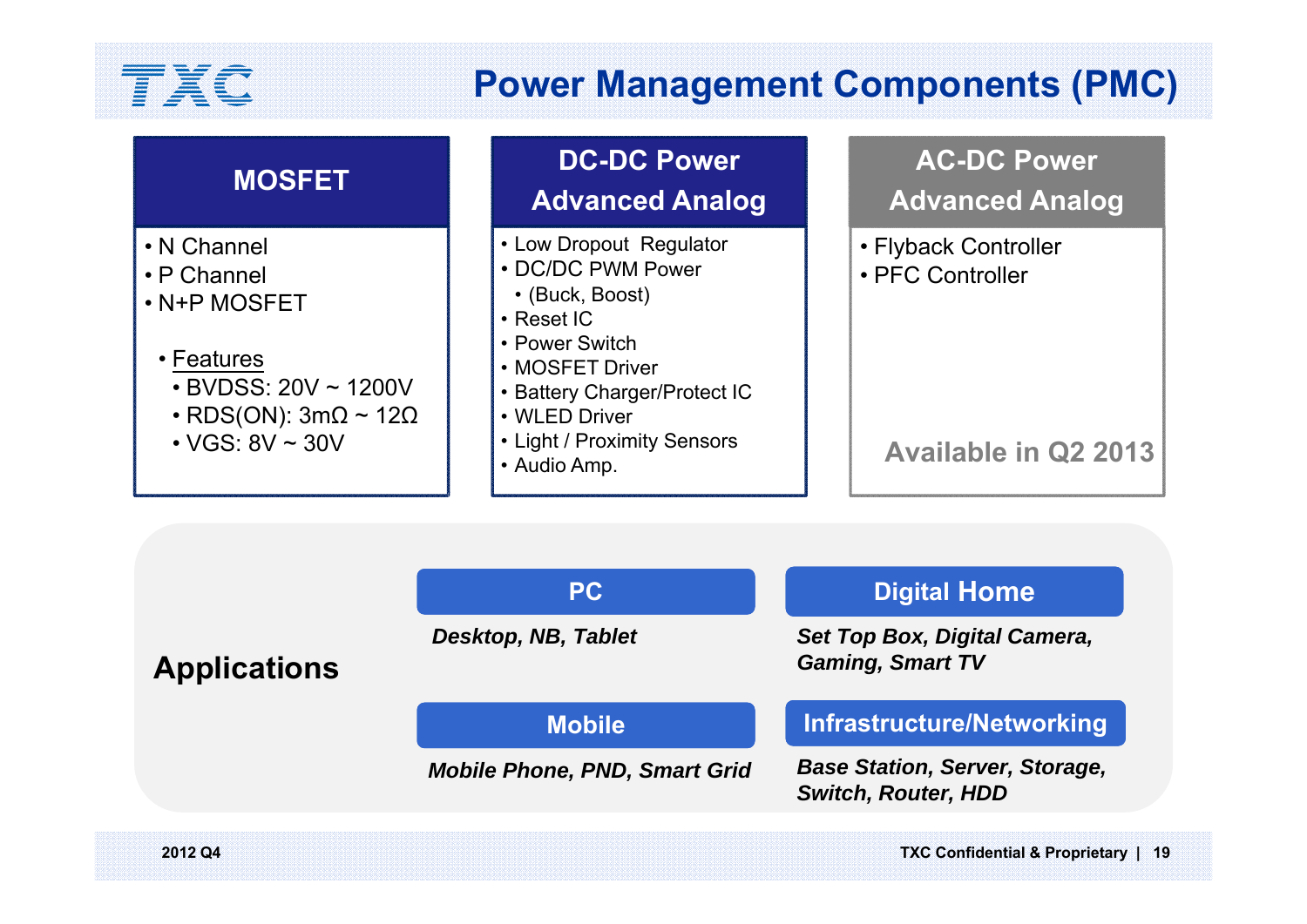•

•

## **Sapphire Products**

| <b>Sapphire Single</b><br><b>Crystal</b> | <b>Sapphire Ingots</b>                                 | <b>Sapphire Wafer</b>                                                                  |
|------------------------------------------|--------------------------------------------------------|----------------------------------------------------------------------------------------|
| 32kg<br>85kg                             | • 2" Ingots<br>• 4" Ingots<br>6" Ingots<br>• 8" Ingots | • 2" SSP Wafer<br>• 4" SSP Wafer<br>· 6" SSP Wafer<br>• 2" PSS Wafer<br>· 4" PSS Wafer |
|                                          |                                                        |                                                                                        |

#### **Application: High Brightness LED Lighting**

SSP: Single Side Polished PSS: Pattern Sapphire Substrate